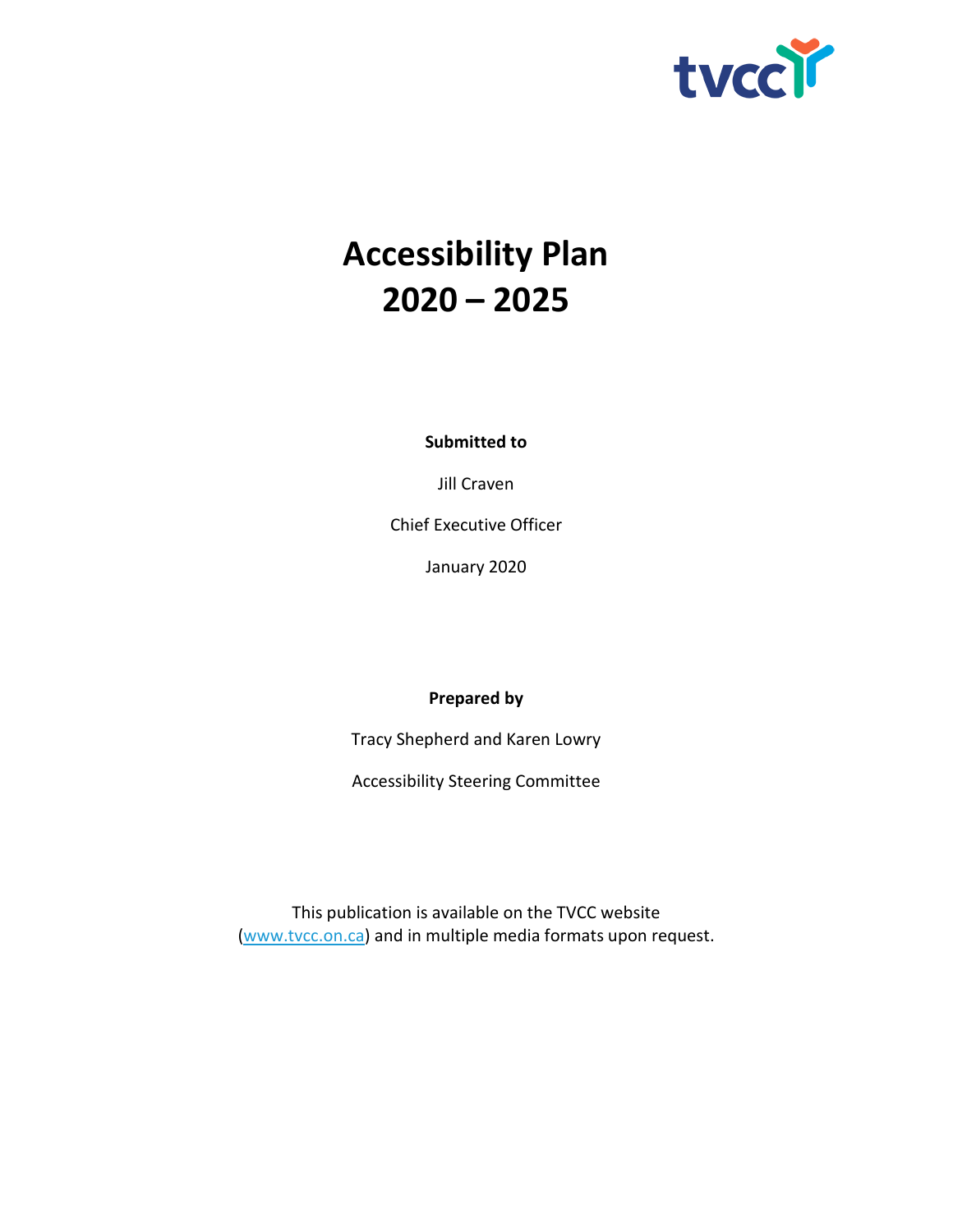#### **Introduction**

Thames Valley Children's Centre (TVCC) is committed to providing a barrier-free environment and access to information and services for our clients and their families, volunteers, staff, guests and the community. We will be accessible and inclusive, respecting the dignity and independence of all people including those with disabilities.

The Accessibility for Ontarians with Disabilities Act (AODA) is a law passed by the Ontario legislature in 2005, with the goal of achieving full accessibility for Ontarians with disabilities by 2025.

In keeping with AODA legislation, TVCC has updated our multi-year Accessibility Plan 2020- 2025, describing how TVCC will continue to identify, remove and prevent barriers in the areas of architecture, environment, attitudes, finances, employment, communication, transportation, community and integration.

This Accessibility Plan outlines identified barriers within our organization, our plans for removal of such barriers, our ongoing commitment to accessibility planning and how we will communicate this plan to the public.

## **Accessibility Steering Committee**

TVCC's Accessibility Steering Committee will recommit each year to accessibility planning, and will continue to work with our community partners towards a barrier-free environment.

The Accessibility Steering Committee will:

- develop and share an Accessibility Plan every 5 years
- meet at least once annually
- recommit each year to accessibility planning and the removal and prevention of barriers
- report annually to the Centre Leadership Team and the Operational Priority Committee of the Board.

The following members form the Accessibility Steering Committee:

| Member                | Program Area                                     |
|-----------------------|--------------------------------------------------|
| Cory Woodrow          | <b>Community Advocate</b>                        |
| Janet Gritzan         | Early Childhood/School Age Adolescent Program    |
| Karen Lowry           | <b>Quality Management</b>                        |
| Carrie Laskey         | <b>Clinical and Technical Specialty Services</b> |
| Jill Craven           | <b>Chief Executive Officer</b>                   |
| Veronica Vanderborght | <b>Autism and Behavioural Services</b>           |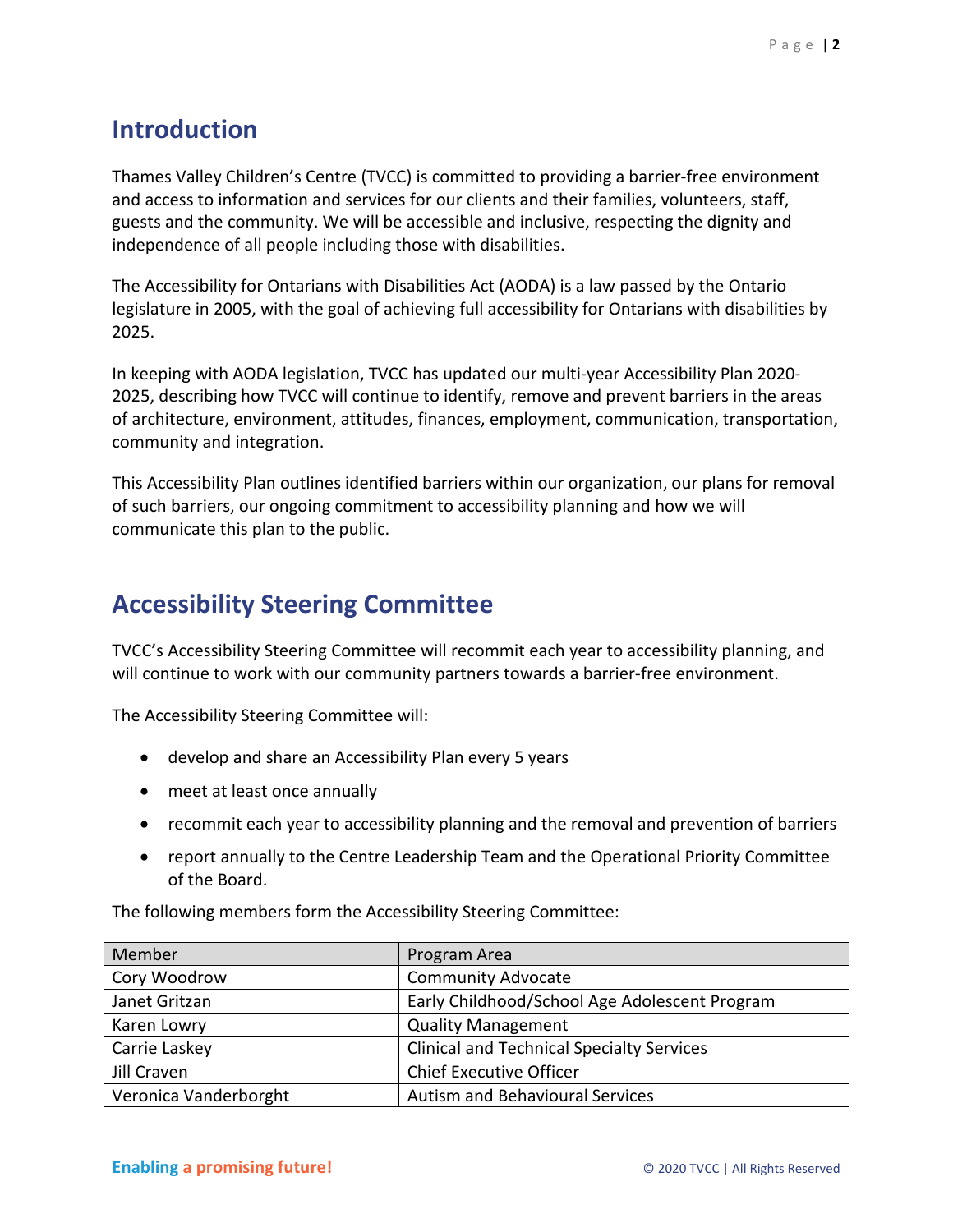| Member                  | Program Area                            |
|-------------------------|-----------------------------------------|
| Janet Miller            | <b>Human Resources</b>                  |
| <b>Brent Duncan</b>     | Communication, Education and Technology |
| Jennifer Savel          | <b>Facility Resources</b>               |
| <b>Frankie Ouimette</b> | Recorder                                |
| <b>Tracy Shepherd</b>   | Chair - Clinical Coordinator            |

#### **Customer Service Standard**

The customer service standard requires service providers to make their goods, services and facilities accessible for those with disabilities and has 4 core principles independence, dignity, integration and equality of opportunity to access goods and services. TVCC maintains a solid foundation of ensuring those core principles are adhered to in all of our aspects of providing service.

#### **Information and Communications**

TVCC is committed to meeting the communication needs of people with disabilities and we regularly consult with people with disabilities regarding their information and communication needs.

TVCC will continue to ensure all new TVCC websites and content on those sites conform with Web Content Accessibility Guidelines (WCAG) 2.0 (or most current version).

TVCC asks stakeholders for feedback using online surveys, through verbal feedback, on paper surveys and through in person feedback sessions. TVCC will continue to make sure existing feedback processes are accessible to people with disabilities. TVCC will make alternate accessible versions of feedback forms / surveys available as requested.

Specifically, TVCC will:

- ensure online surveys are WCAG 2.0 compliant
- provide enlarged text versions of printed material
- provide other modified versions of materials suited to individual's skills or preferred access methods.

TVCC has a policy of making any information available in alternate format (e.g., alternative media, different size, language / translation, or print size to accommodate visual needs). TVCC will continue to clearly identify that alternative options are available to the public through our staff, in print publications and on our website.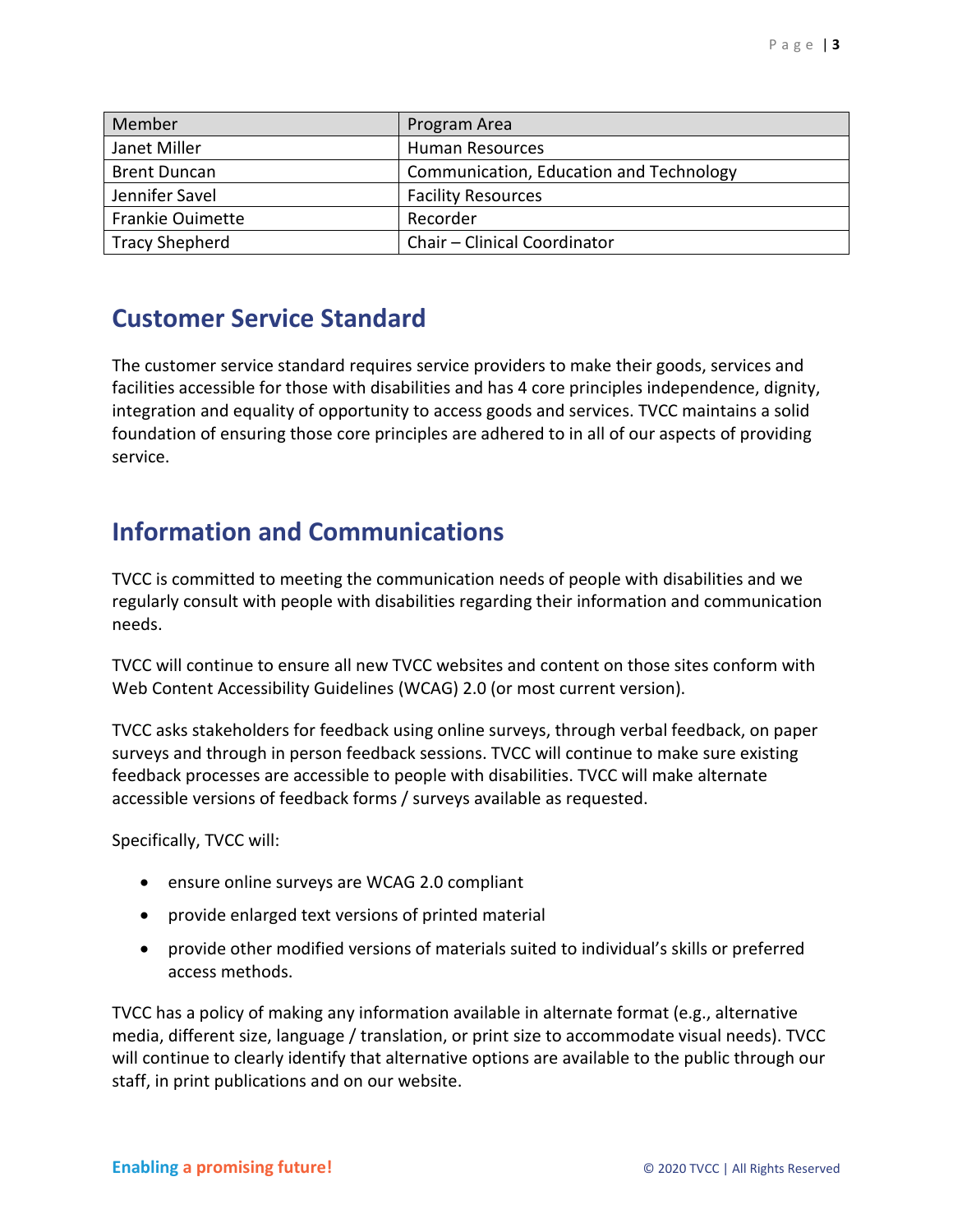#### **Employment Standard**

Thames Valley Children's Centre is committed to fair and accessible employment practices. TVCC's Hiring Policy reflects the AODA requirements, and the TVCC website careers page addresses accommodations for candidates with disabilities.

TVCC takes steps to ensure the accessibility needs of employees with disabilities are taken into account if TVCC is using performance management, career development and redeployment processes (all outlined in the Employee Handbook).

TVCC takes the following steps to notify the public and staff that, when requested, TVCC will accommodate people with disabilities during the recruitment and assessment processes and when people are hired.

- External job postings include information about accommodations.
- Candidates chosen for an interview receive a confirmation e-mail including an offer of accommodation during the interview process if required.
- Upon hire, employees' offer letters include information regarding the accommodation policy.

Additionally, TVCC will strike a Diversity and Inclusion committee to further strengthen our commitment to accessibility and inclusion.

## **Transportation Standard (does not apply)**

## **Design of Public Spaces Standard**

TVCC meets the Accessibility Standards for the Design of Public Spaces and will continue to ensure standards are met when building or making major modifications to public spaces. Our public spaces include:

- Green space to the east of the building
- Outdoor paths of travel, like sidewalks, ramps, stairs and curb ramps.
- Service-related elements like reception counters and waiting areas.

In the event of a service disruption, we will notify the public of the service disruption and alternatives available.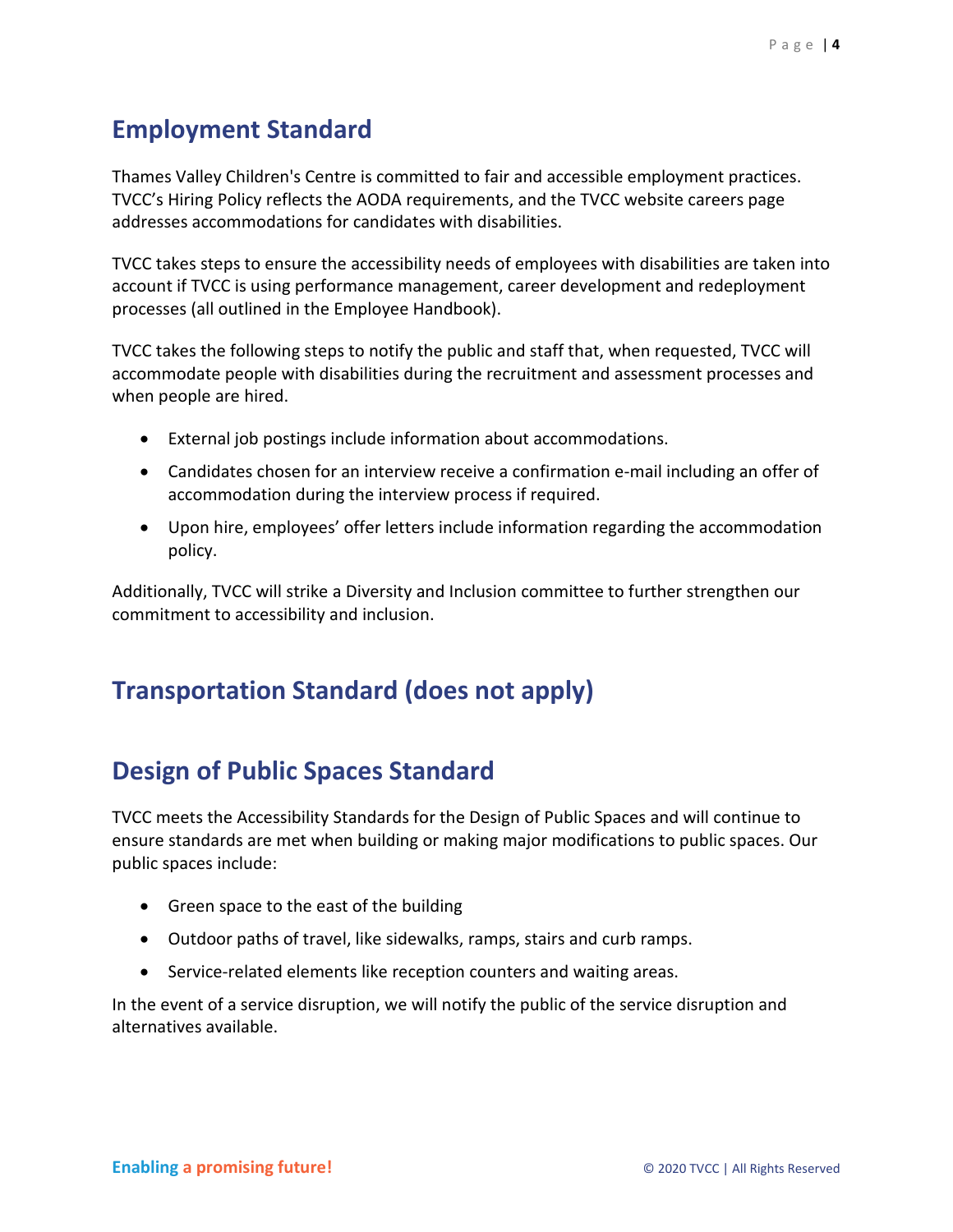## **Current Level of Accessibility**

Each year, the Accessibility Steering Committee reviews the Inventory of Barriers and progress towards removing those barriers. The current inventory will be posted on the website annually. The 2019 inventory is attached to this plan as an Appendix.

#### **Accessible Emergency Information**

TVCC is committed to providing clients and the public with publicly available emergency information in an accessible way upon request. We will also provide employees who have disabilities with individualized emergency response information when necessary.

## **Training**

TVCC provides annual training to employees, volunteers and other staff members on Ontario's accessibility laws and on the Human Rights Code as it relates to people with disabilities. Training is provided in a way that best suits the duties of employees, volunteers and other staff members including:

- Online module and quiz
- New staff orientation
- Any and all training material available in alternate / accessible format as required or as requested.

## **Communication of the Plan**

This Plan will be posted on our website and made available in our Resource Centre. It will be available in multiple media formats upon request. Availability of this plan will be publicized to our client families in our Family Link publication and our Annual Report. Availability of the plan will be publicized to our volunteers and staff via our Volunteer Newsletter and 'Grapevine' publication.

For more information about this plan or Accessibility at Thames Valley Children's Centre, please contact:

Tracy Shepherd 519-685-8700 ext 53700 [tracy.shepherd@tvcc.on.ca](mailto:tracy.shepherd@tvcc.on.ca)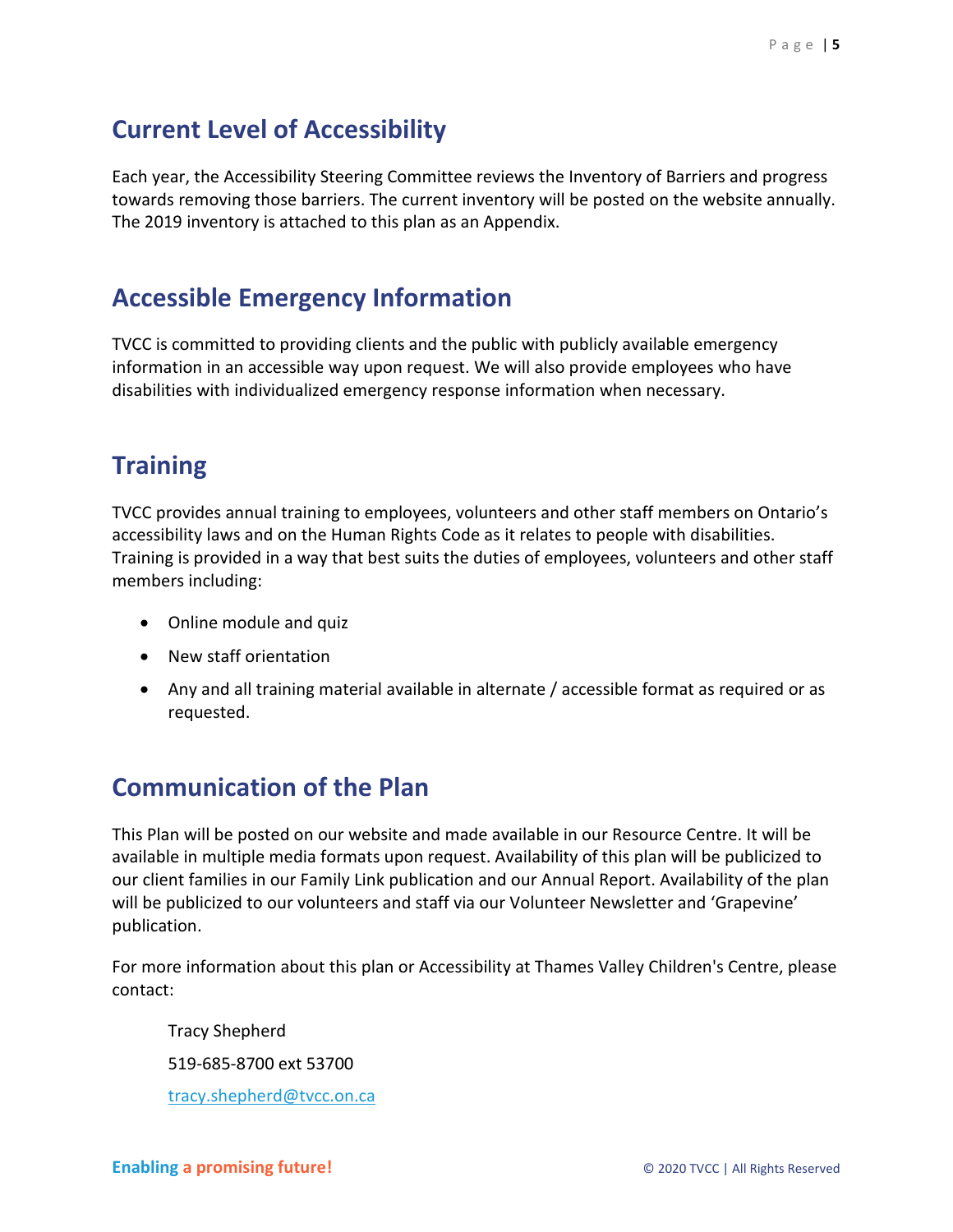

## **Accessibility Working Group – Barrier Removal Plans**

### **Appendix 'A'**

#### **A. Physical / Architectural: 779 Base Line Rd E, London, Ontario**

| Area                       | <b>Barrier</b>                             | <b>Action to Remove Barrier</b>                                                                                                     | <b>Responsibility</b>     | <b>Priority &amp;</b><br><b>Timeline</b> | <b>Status</b>                                                                                                    |
|----------------------------|--------------------------------------------|-------------------------------------------------------------------------------------------------------------------------------------|---------------------------|------------------------------------------|------------------------------------------------------------------------------------------------------------------|
| Eyewash<br><b>Stations</b> | Eyewash stations are<br>not all accessible | Improvement of accessibility of<br>eyewash stations<br>When/if an area is renovated                                                 | <b>Facility Resources</b> | Low                                      | When/if the area is<br>being renovated<br>JS to explore putting                                                  |
|                            |                                            | then will change to accessible<br>eyewash station or sooner if an<br>employee requires an adjustable<br>eyewash station in an area. |                           |                                          | an eyewash bottle in<br>the first aid room -<br><b>DONE</b>                                                      |
|                            |                                            |                                                                                                                                     |                           |                                          | JH&S are okay with<br>precautions taken<br>and the eye stations<br>are currently unless<br>there is a need in an |
|                            |                                            |                                                                                                                                     |                           |                                          | immediate area to<br>accommodate staff.                                                                          |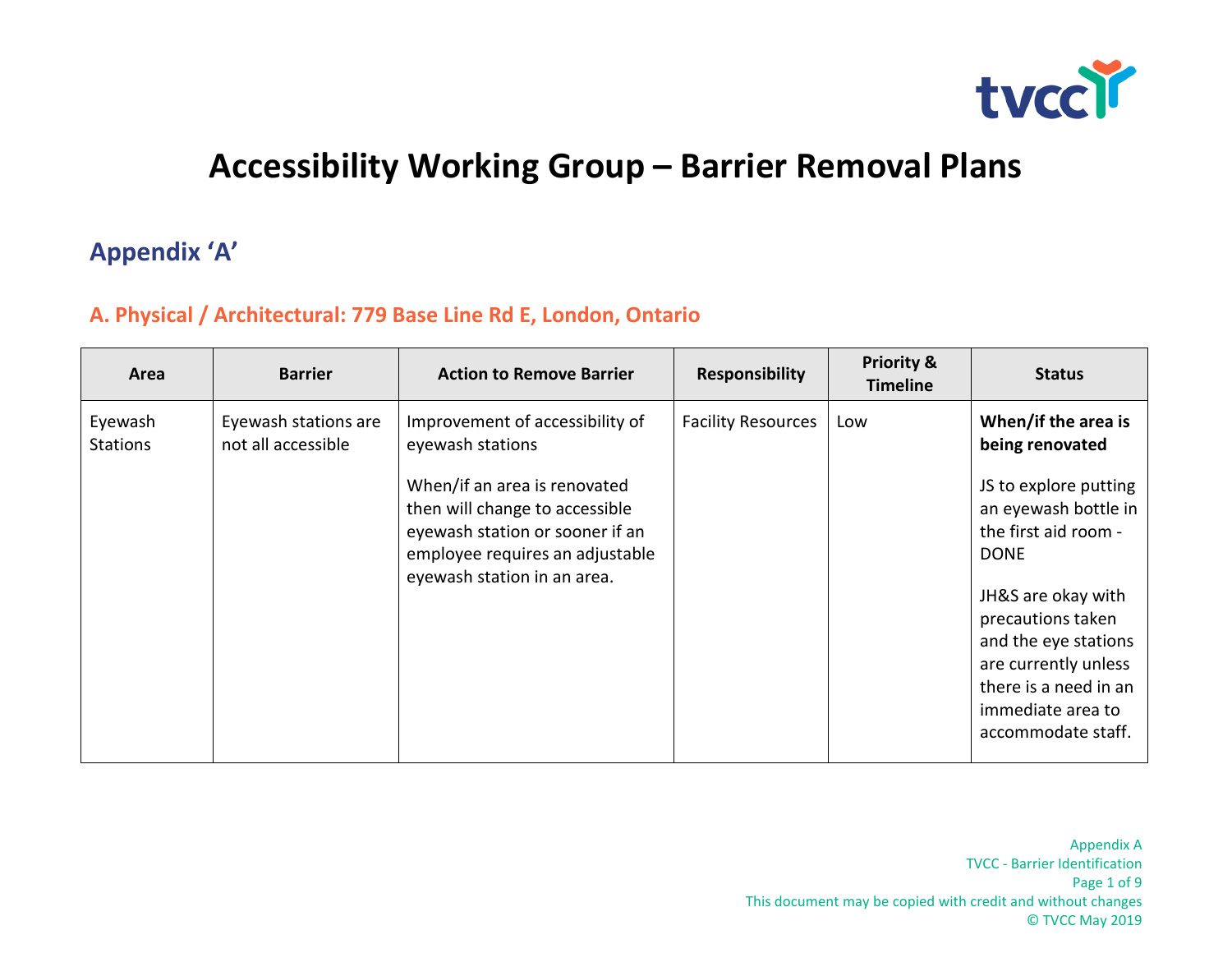

#### **A. Physical / Architectural: Regional Office Locations (Leased)**

| Area                                      | <b>Barrier</b> | <b>Action to Remove Barrier</b> | Responsibility | <b>Priority &amp;</b><br><b>Timeline</b> | <b>Status</b> |
|-------------------------------------------|----------------|---------------------------------|----------------|------------------------------------------|---------------|
| No concerns<br>identified at<br>this time |                |                                 |                |                                          |               |

#### **B. Policy / Practice / Procedures**

| Area                                      | <b>Barrier</b> | <b>Action to Remove Barrier</b> | <b>Responsibility</b> | <b>Priority &amp;</b><br><b>Timeline</b> | <b>Status</b> |
|-------------------------------------------|----------------|---------------------------------|-----------------------|------------------------------------------|---------------|
| No concerns<br>identified at<br>this time |                |                                 |                       |                                          |               |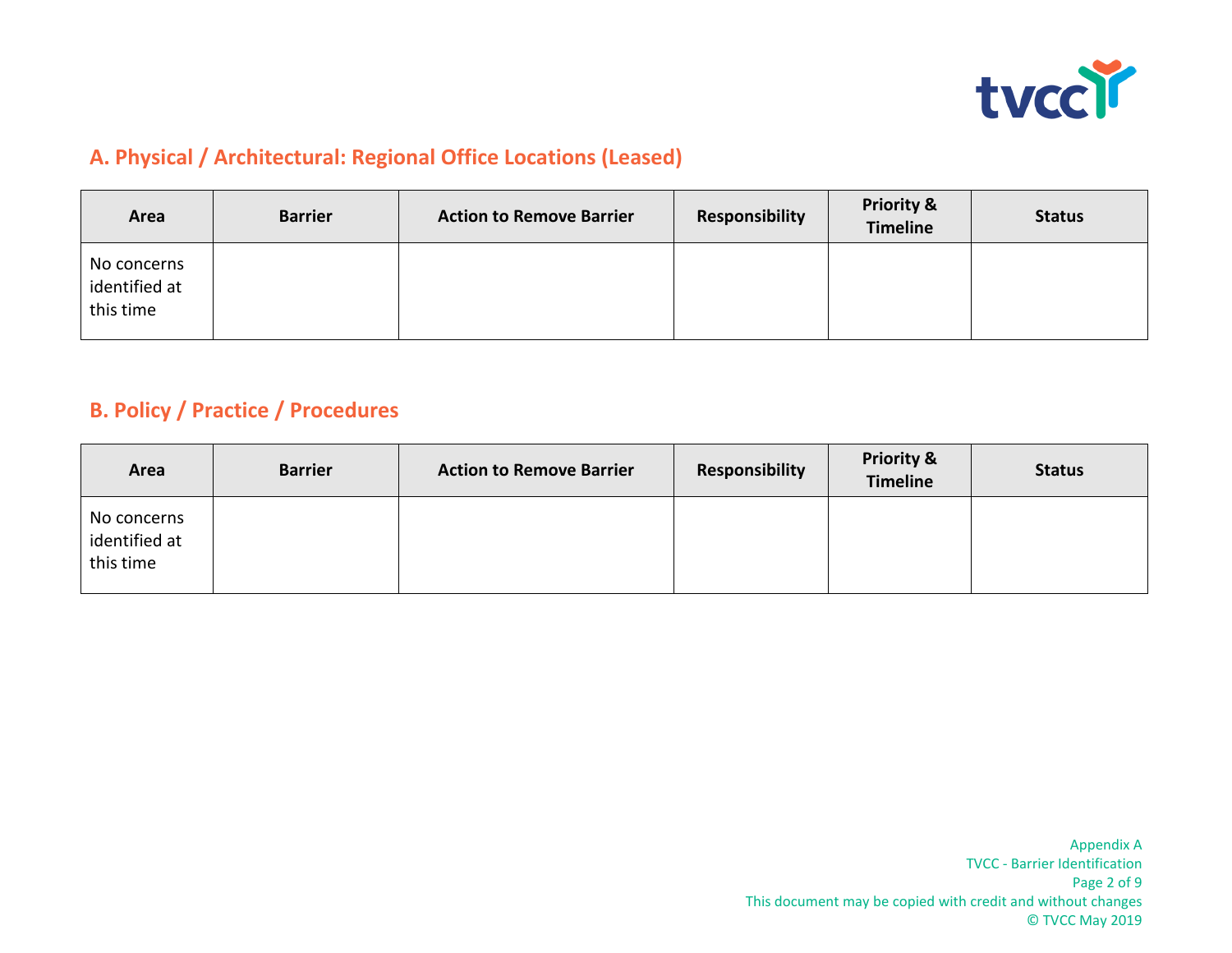

#### **C. Information / Communication / Technology**

| Area                                            | <b>Barrier</b>                                                                        | <b>Action to Remove Barrier</b>                                                                                                                     | <b>Responsibility</b>                                              | <b>Priority &amp;</b><br><b>Timeline</b> | <b>Status</b>                                                                                                                                                                                                                                                                                    |
|-------------------------------------------------|---------------------------------------------------------------------------------------|-----------------------------------------------------------------------------------------------------------------------------------------------------|--------------------------------------------------------------------|------------------------------------------|--------------------------------------------------------------------------------------------------------------------------------------------------------------------------------------------------------------------------------------------------------------------------------------------------|
| Centre<br>standards for<br>printed<br>materials | Difficult to read<br>material when using<br>colour with or as a<br>background to text | All new printed material will be<br>created following the TVCC<br>Branding and Colour Guide and<br>mindful of contrasting colours<br>and accessible | All Centre Staff<br>Communication,<br>Education, and<br>Technology | Medium                                   | External<br>communication<br>must be accessible<br>Internal<br>Communication-<br>new items to be<br>accessible<br>- older items will be<br>updated when<br>revised<br>Good progress<br>Admin assistants<br>have had on going<br>training<br>All Admin Assistants<br>need Pro version of<br>Adobe |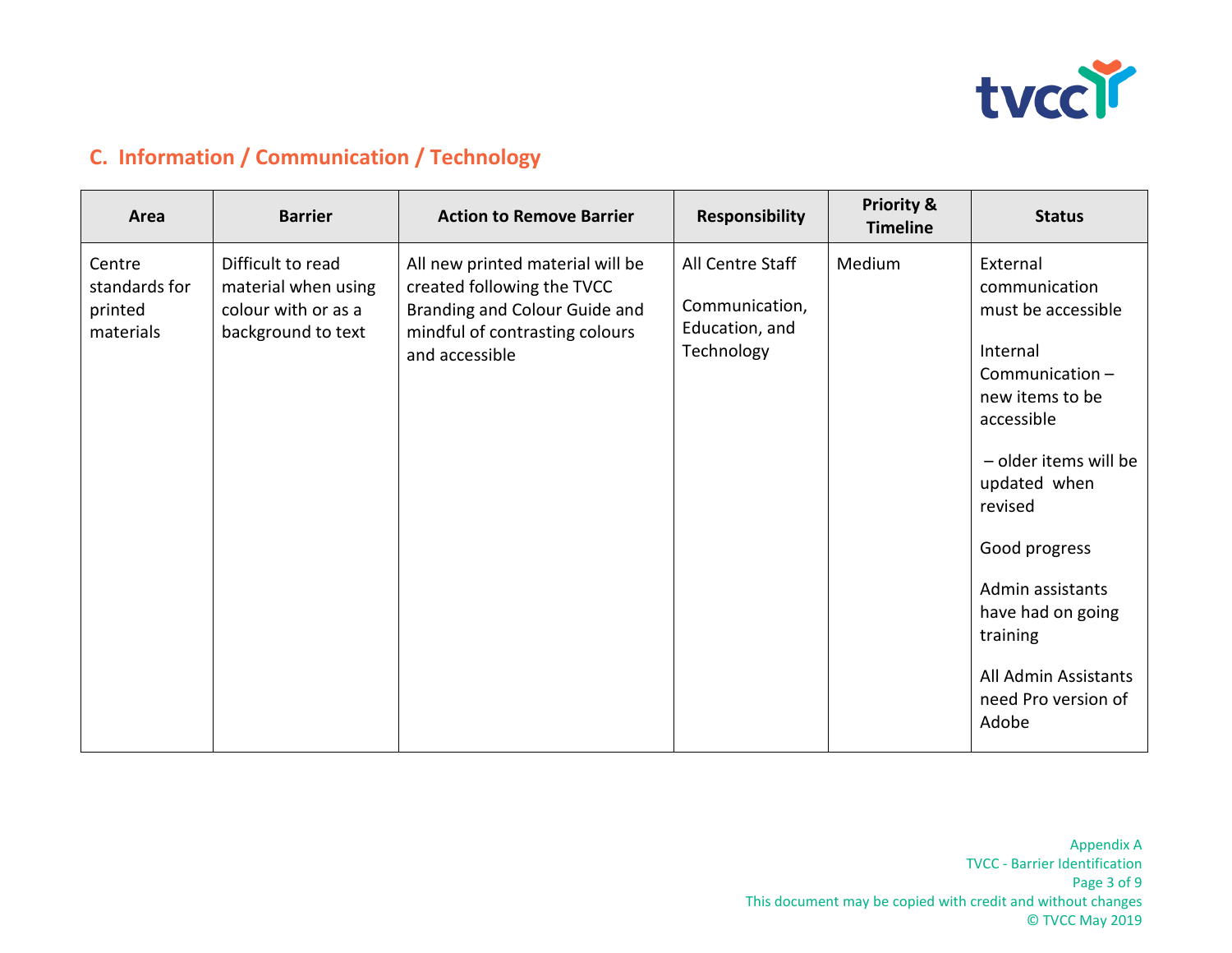

| Area                                | <b>Barrier</b>                                                                                                                            | <b>Action to Remove Barrier</b>                                                                                      | <b>Responsibility</b>                                                         | <b>Priority &amp;</b><br><b>Timeline</b> | <b>Status</b>                                                                                                                |
|-------------------------------------|-------------------------------------------------------------------------------------------------------------------------------------------|----------------------------------------------------------------------------------------------------------------------|-------------------------------------------------------------------------------|------------------------------------------|------------------------------------------------------------------------------------------------------------------------------|
| <b>Family Portal</b><br>in GoldCare | <b>Currently Family</b><br>Portal is not up and<br>running. Families are<br>not able to access<br>upcoming<br>appointments and<br>reports | Needs to be trialed before<br>implementing<br>May 2017 - GoldCare has<br>announced they plan to move<br>CloudCare17. | Communication,<br><b>Education and</b><br>Technology<br>Quality<br>Management | Medium                                   | On hold due to<br>significant security<br>issues<br>Sync.com moving<br>forward to use to<br>share documents<br>with families |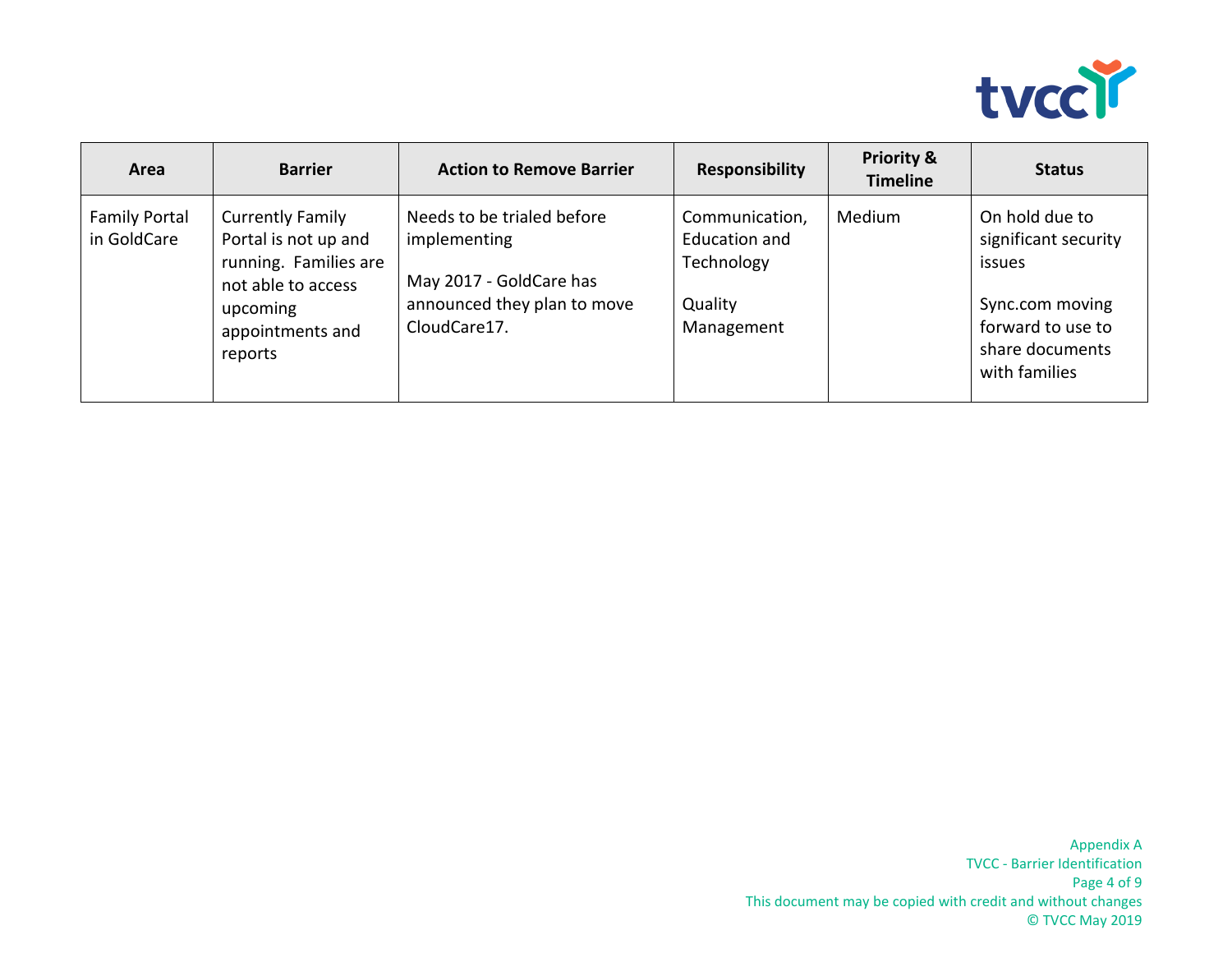

#### **D. Completed Items**

| Area                                                  | <b>Barrier</b>                                                                                            | <b>Action to Remove Barrier</b>                                                                                                                                                                                                            | <b>Responsibility</b>                                | <b>Priority &amp;</b><br><b>Timeline</b> | <b>Status</b>                                                                                         |
|-------------------------------------------------------|-----------------------------------------------------------------------------------------------------------|--------------------------------------------------------------------------------------------------------------------------------------------------------------------------------------------------------------------------------------------|------------------------------------------------------|------------------------------------------|-------------------------------------------------------------------------------------------------------|
| Gender<br>neutral<br>washrooms<br>and change<br>rooms | Single washrooms<br>and change rooms<br>designated signs                                                  | Signs to be taken down on single<br>washrooms                                                                                                                                                                                              | <b>Facility Resources</b>                            | Low                                      | Already in process<br><b>Complete Spring</b><br>2018                                                  |
| Accessible<br>Washrooms<br>with lift                  | Only available on 1st<br>floor                                                                            | Putting ceiling lift on the 3rd floor<br>washroom across from Autism                                                                                                                                                                       | <b>Facility Resources</b>                            | Medium                                   | Based on need.<br><b>Completed Spring</b><br>2018                                                     |
| <b>Online Family</b><br><b>Modules</b>                | Required to click on<br>page to move to the<br>next which could be<br>issue for any visual<br>impairments | Look at other ways to proceed<br>through modules i.e. click any key<br>to continue.                                                                                                                                                        | Communication,<br><b>Education and</b><br>Technology | Medium                                   | Complete<br><b>Fall 2017</b>                                                                          |
| <b>East Stairwell</b><br>Entrance                     | Door openers needed                                                                                       | Door openers to be installed<br>Spring 2017 - Due to structural<br>limitations not possible to install<br>door openers. Staff may use front<br>door. A cart has been hung just<br>inside of back door to assist staff<br>with heavy items. | <b>Facility Resources</b>                            | Low                                      | Not possible due to<br>structural<br>limitations, front<br>door to be used<br>Complete<br>Spring 2017 |

Appendix A TVCC - Barrier Identification Page 5 of 9 This document may be copied with credit and without changes © TVCC May 2019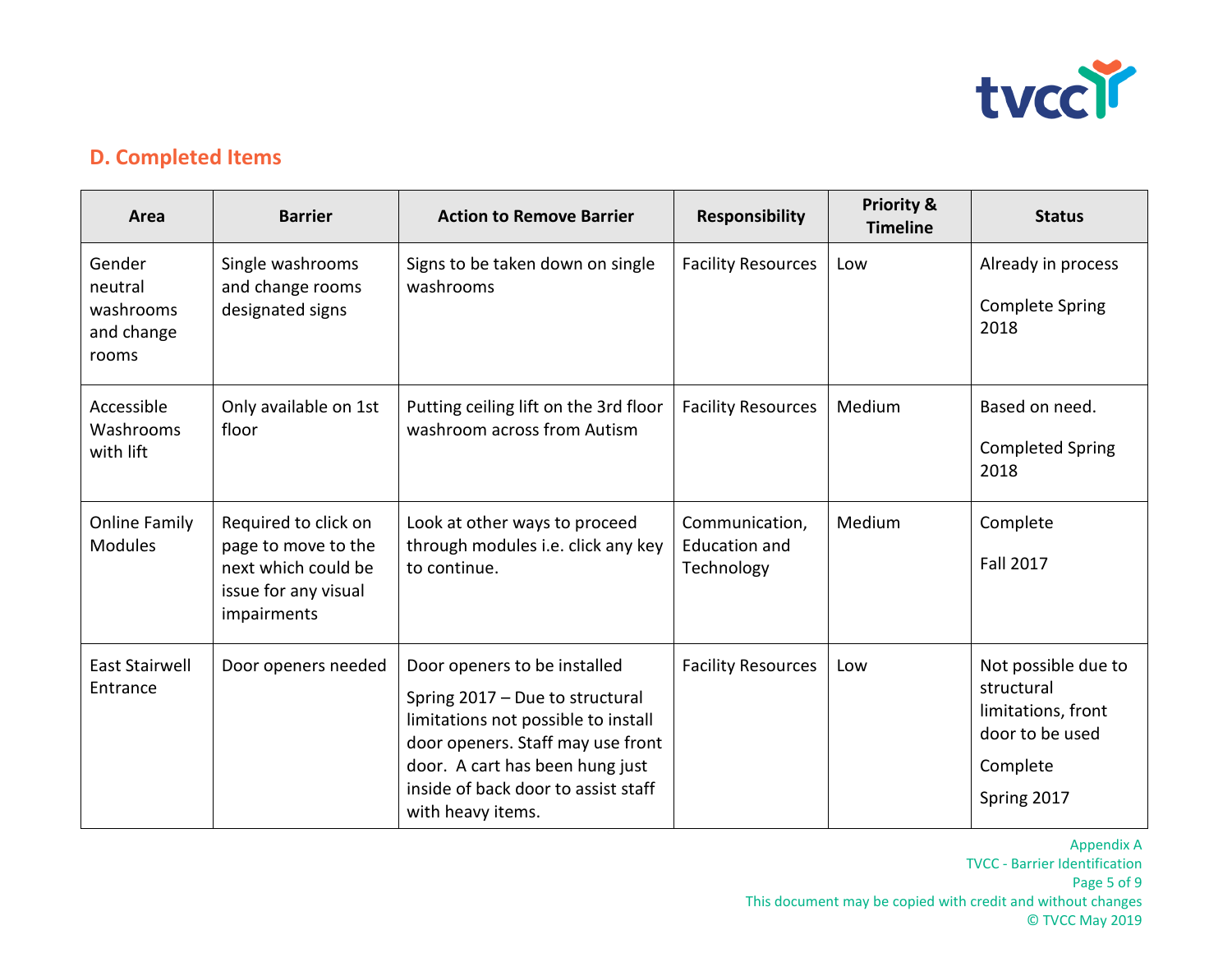

| Area                                     | <b>Barrier</b>                                                                         | <b>Action to Remove Barrier</b>                                                                                                                                                                               | <b>Responsibility</b>     | <b>Priority &amp;</b><br><b>Timeline</b> | <b>Status</b>                                                                       |
|------------------------------------------|----------------------------------------------------------------------------------------|---------------------------------------------------------------------------------------------------------------------------------------------------------------------------------------------------------------|---------------------------|------------------------------------------|-------------------------------------------------------------------------------------|
| London<br>102<br>Wellington<br>classroom | Accessible Washroom<br>on site                                                         | Purchase height adjustable<br>changing table for washroom                                                                                                                                                     | <b>Facility Resources</b> | Low                                      | Complete<br>Spring 2017<br>Staff will need<br>training on proper<br>use and safety. |
| Education<br>Suite South<br>(779 BLRE)   | Door opener button is<br>not close to the door,<br>hard to access from a<br>wheelchair | Facility Resources to assess and<br>adapt/move as possible                                                                                                                                                    | <b>Facility Resources</b> | High                                     | Complete<br>Spring 2016                                                             |
| <b>ACS Door to</b><br>Equipment<br>Room  | Door opener needed                                                                     | Door opener to be installed                                                                                                                                                                                   | <b>Facility Resources</b> | Medium                                   | Complete<br>Spring 2016                                                             |
| London<br>102<br>Wellington<br>classroom | Accessible Washroom<br>on site, no barrier<br>identified at this time                  | Washroom on site is accessible<br>but space to access washroom is<br>not large enough for wheelchair.<br>If needed, counter will be<br>removed outside washroom to<br>expand accessible space to<br>washroom. | <b>Facility Resources</b> | Low                                      | Complete<br>Spring 2016                                                             |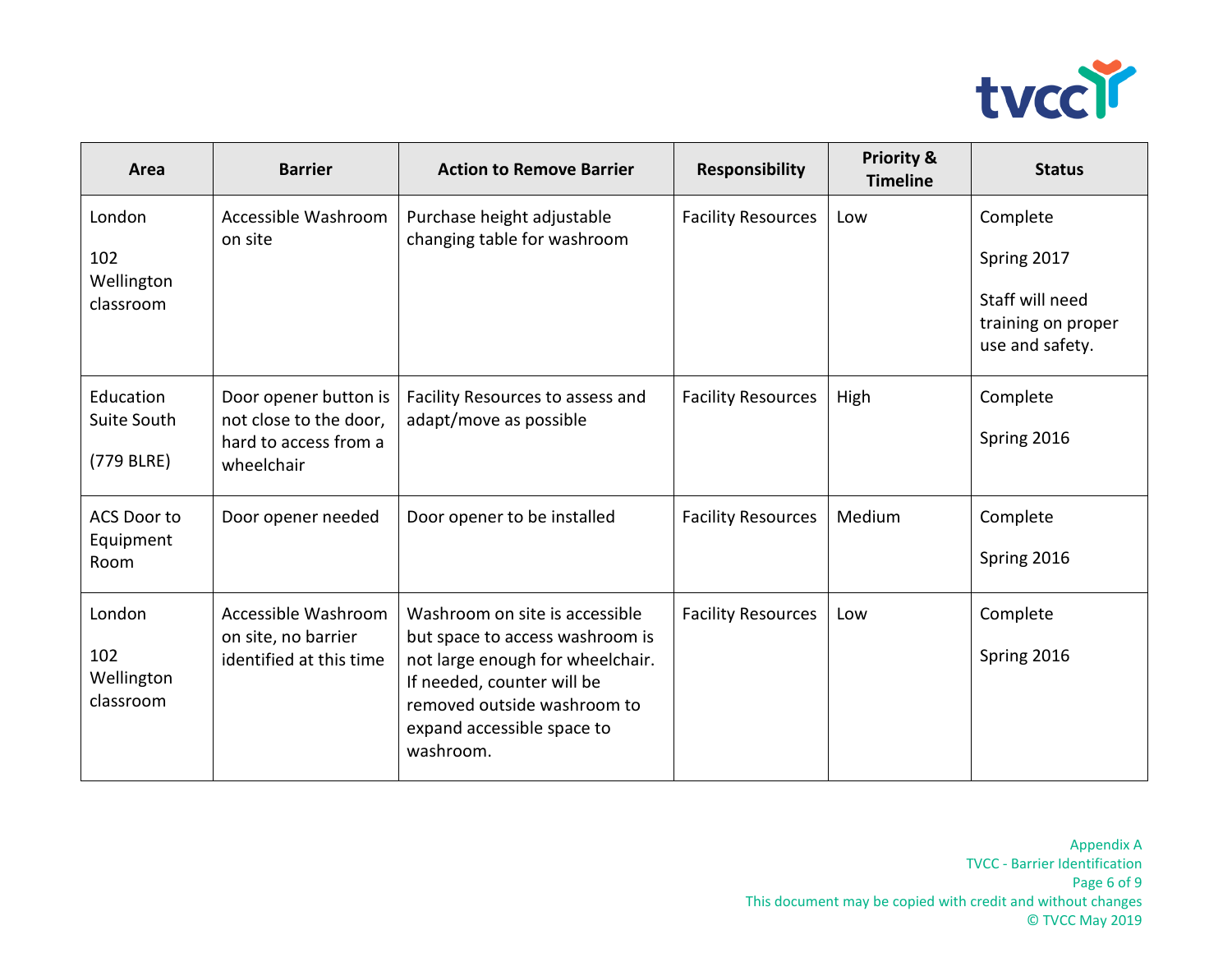

| Area                                    | <b>Barrier</b>                                                                                                                      | <b>Action to Remove Barrier</b>                                                                                                                                                                                                                                                                                                                                                                                                                                           | <b>Responsibility</b>                                                                          | <b>Priority &amp;</b><br><b>Timeline</b> | <b>Status</b>                                                                               |
|-----------------------------------------|-------------------------------------------------------------------------------------------------------------------------------------|---------------------------------------------------------------------------------------------------------------------------------------------------------------------------------------------------------------------------------------------------------------------------------------------------------------------------------------------------------------------------------------------------------------------------------------------------------------------------|------------------------------------------------------------------------------------------------|------------------------------------------|---------------------------------------------------------------------------------------------|
| Automatic<br>Door Openers<br>(779 BLRE) | Automatic doors<br>close too quickly for<br>some wheelchair<br>users                                                                | Setting door openers to the<br>maximum time                                                                                                                                                                                                                                                                                                                                                                                                                               | <b>Facility Resources</b>                                                                      | High                                     | Completed<br>Nov 7, 2014                                                                    |
| <b>Elevator Doors</b><br>(779 BLRE)     | Elevator doors will<br>force themselves<br>closed after 3 tries<br>(and an alarm and<br>voice warning)                              | System cannot be changed due to<br>Building and Fire Code. Staff will<br>be educated about using the<br>Door Open button inside the<br>elevator.                                                                                                                                                                                                                                                                                                                          | <b>Facility Resources</b>                                                                      | High                                     | Completed<br>Nov 7, 2014                                                                    |
| St. Thomas                              | The lease was<br>assumed from<br>another agency; the<br>2nd floor space and<br>location acquired is<br>generally not<br>accessible. | An accessible ground floor<br>therapy room has been provided<br>by the owner as part of a lease<br>renewal at the current location.<br>Main entrances and public<br>washrooms to be reviewed in<br>cooperation with owner<br>(property owner expense).<br>*When last lease expired, review<br>other locations but there was<br>nothing appropriate to<br>accommodate our needs in the<br>community. Will continue to<br>review alternate locations. Lease<br>due in 2014. | Early Childhood<br>Services with<br><b>Facility Resources</b><br>and Building<br>Owner/Manager | High                                     | Completed<br>Nov 7, 2014<br>New accessible<br>location has been<br>leased in St.<br>Thomas. |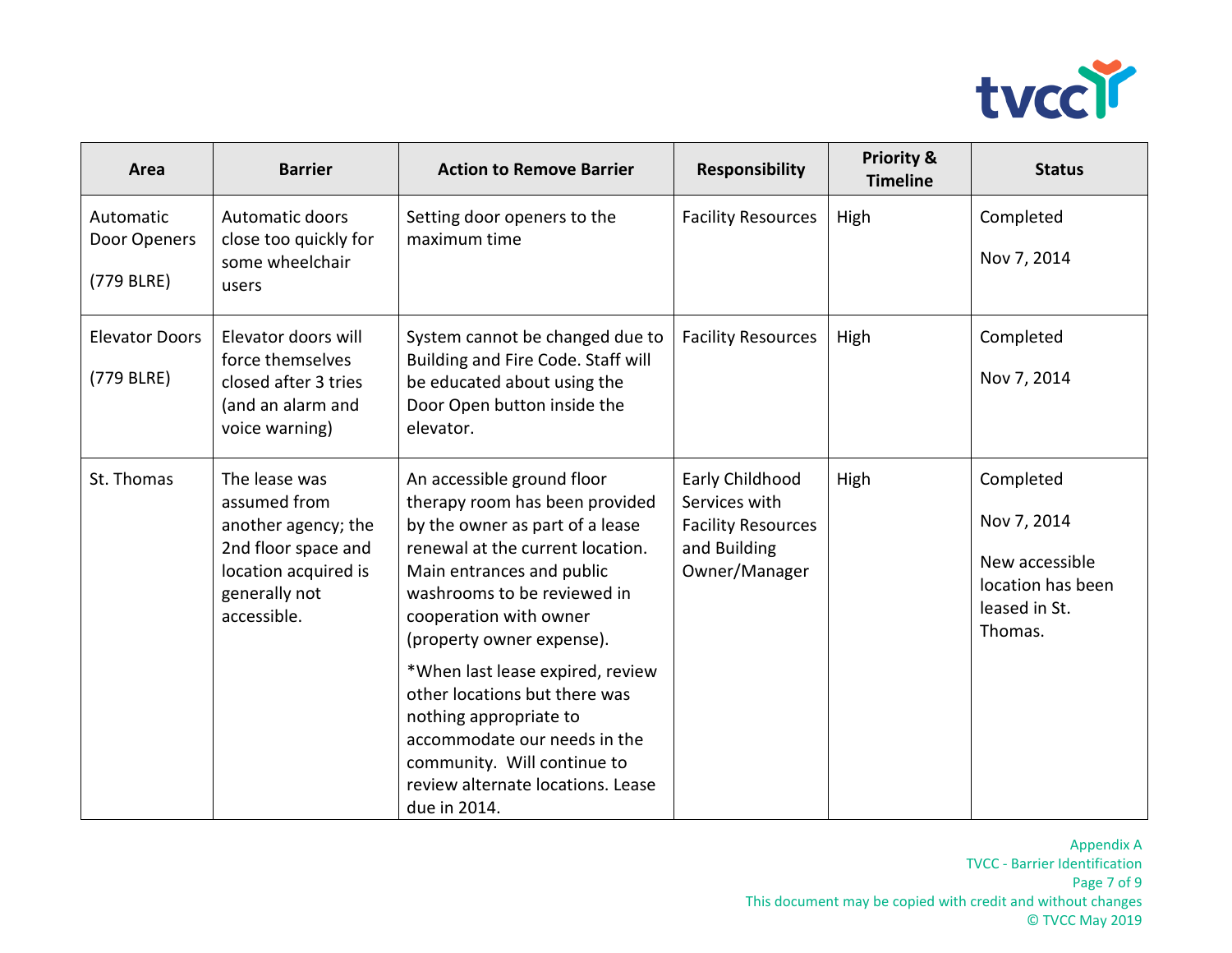

| Area                                                          | <b>Barrier</b>                                                                   | <b>Action to Remove Barrier</b>                                                                                                                                                                                                                                           | <b>Responsibility</b>                          | <b>Priority &amp;</b><br><b>Timeline</b> | <b>Status</b>                                                                                                                            |
|---------------------------------------------------------------|----------------------------------------------------------------------------------|---------------------------------------------------------------------------------------------------------------------------------------------------------------------------------------------------------------------------------------------------------------------------|------------------------------------------------|------------------------------------------|------------------------------------------------------------------------------------------------------------------------------------------|
| London<br>102<br>Wellington<br>classroom                      | Latched gate at<br>bottom of accessible<br>ramp                                  | For client safety priority, gate<br>needs to remain at bottom of<br>ramp to stop client<br>wandering/running out of play<br>area.<br>Staff mindful of latched gate and<br>accessible concerns.                                                                            | <b>Facility Resources</b>                      | Low                                      | Completed<br>May 8, 2015<br>When not<br>playground not in<br>use, gate will be<br>unlatched to be<br>accessible. Latched<br>when in use. |
| Office<br>equipment:<br>faxes, printers,<br>copiers           | Equipment generally<br>not wheelchair<br>accessible; lack<br>accessible controls | Equipment is currently being<br>replaced on as needed situations<br>arise.<br>As a long-term solution, an RFP<br>has been issued for a print<br>management solution that would<br>allow staff to do many functions<br>(e.g., faxing) from their existing<br>workstations. | Communication,<br>Education, and<br>Technology | Medium                                   | Completed<br>May 8, 2015                                                                                                                 |
| Emergency<br>public address<br>system<br>Fire alarm<br>system | Audible system only:<br>cannot be heard by<br>people with hearing<br>loss.       | Plans are made on an individual<br>basis for clients, families,<br>volunteers, visitors, and staff.<br>*No individual staff concerns<br>identified at this time                                                                                                           | <b>Facility Resources</b>                      | High                                     | Completed - process<br>in place<br>May 8, 2015                                                                                           |